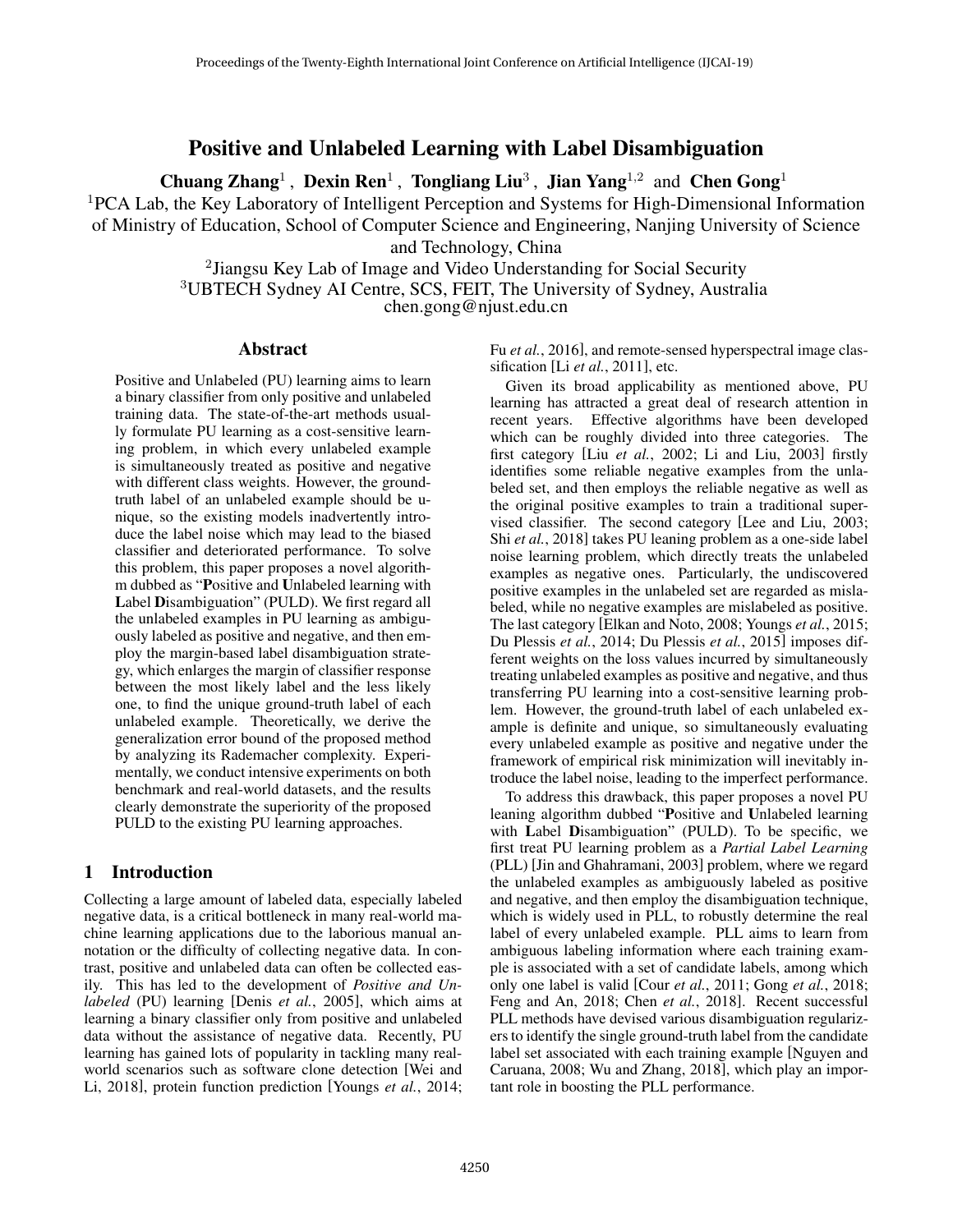In our PU learning case, we take each unlabeled example as a partially labeled example with the candidate label set {1, 2}, and then utilize the margin based disambiguation strategy to enlarge the margin between the most likely label and the less likely one. As a result, the ground-truth label in the candidate label set can be effectively highlighted. Besides, a manifold regularizer with geometric knowledge of the original data is applied [Zhou *et al.*, 2004; Belkin *et al.*, 2006; Gong *et al.*, 2019b], so that the similar examples in the feature space are assigned similar labels. Furthermore, we theoretically derive the generalization error bound of the proposed PULD by analyzing its Rademacher complexity, and intensive experiments on both benchmark and real-world datasets clearly demonstrate the superiority of the proposed method to the state-of-the-art PU learning approaches.

## 2 Our Method

In this section, we first establish our proposed PULD model, and then explain its iterative optimization process.

#### 2.1 Model

Assume that there are *n* training examples  $S$  $\{(\mathbf{x}_1, y_1), \ldots, (\mathbf{x}_p, y_p),(\mathbf{x}_{p+1}, y_{p+1}), \ldots, (\mathbf{x}_n, y_n); n = p + \}$  $u$ } identically and independently drawn from some distribution D over  $\mathcal{X} \times \mathcal{Y}$ , where  $\mathcal{X} \in \mathbb{R}^d$  and  $\mathcal{Y} = \{1, 2\}$  denote the feature space and label space, respectively. For the convenience of the subsequent derivations, we follow the setting of multi-class classification, where negative examples are labeled as 1 and positive examples are labeled as 2. In  $S$ , the first p elements with the label  $\{y_i\}_{i=1}^p = 2$  constitute the positive set  $P$ , and the rest u elements form the unlabeled set  $U$ in which the label of each example can be either 1 or 2 but not known.

In the training stage, our target is to find a real-valued scoring function  $h : \mathcal{X} \times \mathcal{Y} \rightarrow \mathbb{R}$  based on the training set  $S = \mathcal{P} \cup \mathcal{U}$ , and the classification is performed according to the score, i.e. arg  $\max_{y \in \mathcal{Y}} h(\mathbf{x}, y)$ . Firstly, we build a K-NN graph  $\mathcal{G} = \langle \mathcal{V}, \mathcal{E} \rangle$  over the training set S where V is the vertex set consisted of all  $x_i \in S$ , and  $\mathcal E$  is the edge set describing the similarity between these nodes. Further, A is the adjacency matrix of G, and its  $(i, j)$ -th element  $A_{ij}$  encodes the similarity between  $x_i$  and  $x_j$ , which is computed by  $\mathbf{A}_{ij} = \exp(-\|\mathbf{x}_i - \mathbf{x}_j\|^2 / (2\delta^2))$  with  $\delta$  being the Gaussian kernel width if  $x_i$  and  $x_j$  are linked, and  $A_{ij} = 0$  otherwise. Therefore, the normalized adjacency matrix adopted by us is  $\bar{A} = D^{-1/2}AD^{-1/2}$  with D being the diagonal degree matrix of which the  $(i, i)$ -th element is  $\mathbf{D}_{ii} = \sum_j \mathbf{A}_{ij}$ . Moreover, we define the mapping  $\Phi(\mathbf{x}, y): \mathcal{X} \times \mathcal{Y} \mapsto \mathcal{F}$  which projects the example-label pair  $(x, y)$  to  $\Phi(x, y) \in \mathcal{F}$ , namely

$$
\Phi(\mathbf{x}, y) = \begin{pmatrix} \mathbf{x} \cdot \mathbb{1}(y = 1) \\ \mathbf{x} \cdot \mathbb{1}(y = 2) \end{pmatrix} \in \mathbb{R}^{2d},
$$
 (1)

with  $d$  being the dimensionality of the input feature  $x$ , and  $\mathbb{1}(a)$  being an indicator function which returns 1 if a is true and 0 otherwise. Let  $y = (y_1, \ldots, y_p, y_{p+1}, \ldots, y_n)$  be the ground-truth labels of training examples. Then given the classifier as  $h(\mathbf{x}, y) = \boldsymbol{\omega}^\top \Phi(\mathbf{x}, y)$ , and  $\boldsymbol{\xi} = {\xi_i}_{i=1}^p$  and  $\boldsymbol{\eta} = \{\eta_i\}_{i=p+1}^{p+u}$  as slack variables, our model is formulated as

$$
\min_{\omega, \mathbf{y}, \xi, \eta} \frac{1}{2} ||\omega||^2 + \frac{\alpha}{p} \sum_{i=1}^p \xi_i + \frac{\beta}{u} \sum_{i=p+1}^{p+u} \eta_i + \gamma \sum_{i,j=1}^n \bar{\mathbf{A}}_{ij} (y_i - y_j)^2
$$
\n(2)

s.t. For 
$$
\mathbf{x}_i \in \mathcal{P}
$$
:  
\n
$$
\boldsymbol{\omega}^\top \Phi(\mathbf{x}_i, 2) - \boldsymbol{\omega}^\top \Phi(\mathbf{x}_i, 1) \ge 1 - \xi_i
$$
\n
$$
\xi_i \ge 0, \quad i = 1, \dots, p
$$
\n(3)

For 
$$
\mathbf{x}_i \in \mathcal{U}
$$
:  
\n
$$
\max_{y'_i \in \mathcal{Y}} \omega^{\top} \Phi(\mathbf{x}_i, y'_i) - \max_{y''_i \neq y'_i} \omega^{\top} \Phi(\mathbf{x}_i, y''_i) \ge 1 - \eta_i \quad (4)
$$
\n
$$
\eta_i \ge 0, \quad i = p + 1, \cdots, n
$$
\n
$$
\sum_{i=p+1}^{p+u} \mathbb{1}(y_i = 2) = uc,
$$
\n(5)

where  $\alpha$ ,  $\beta$ , and  $\gamma$  are nonnegative trade-off parameters, and c is the proportion of positive examples in unlabeled set  $U$ .

In (2), the first term is used to present overfitting. The second term along with the constraint  $(3)$  imposed on  $P$  requires that for every  $\mathbf{x}_i \in \mathcal{P}$ , the score  $\boldsymbol{\omega}^\top \Phi(\mathbf{x}_i, 2)$  with the correct label  $y_i=2$  should be larger than the score  $\boldsymbol{\omega}^\top \Phi(\mathbf{x}_i, 1)$  associated with the incorrect label  $y_i = 1$ , by at least  $1 - \xi_i$ . The third term as well as the constraint (4) enlarges the margin between the most likely label and the less likely one for each unlabeled example  $x_i \in \mathcal{U}$ , in which the score associated with the most likely label y' (i.e.  $\max_{y'} \boldsymbol{\omega}^\top \Phi(\mathbf{x}_i, y'_i)$ ) should be larger than the score associated with the less likely one  $y''$ (i.e.  $\max_{y''_i \neq y'_i} \boldsymbol{\omega}^\top \Phi(\mathbf{x}_i, y''_i)$ ), by at least  $1-\eta_i$ . The last term ensures that the similar examples in the feature space should obtain similar labels. Constraint (5) requires the number of positive examples in  $U$  to be identical to uc, where the estimation of c is deferrd to Section 4.1.

Since we regard the unlabeled examples in  $U$  as ambiguously labeled as positive and negative, and the candidate label set of unlabeled examples can be denoted as  $\{1, 2\}$ , so we follow multi-class SVM [Crammer and Singer, 2001] and partial label learning [Yu and Zhang, 2017] to equip our model with good label discriminability. Therefore, the unique groundtruth label of every unlabeled example can be precisely highlighted. After we have learned the model parameter  $\omega$ , a test example  $\mathbf{x}_i$  is classified as  $y_i = \arg \max_{y_i \in \mathcal{Y}} \boldsymbol{\omega}^\top \Phi(\mathbf{x}_i, y_i)$ .

Note that once the ground-truth labels  $\{y_i\}_{i=p+1}^{p+u}$  of the unlabeled examples in  $U$  are determined, our algorithm proceeds to maximize the canonical multi-class margin over each  $\mathbf{x}_i \in \mathcal{P} \cup \mathcal{U}$ , i.e.  $\boldsymbol{\omega}^\top \Phi(\mathbf{x}_i, y_i) - \max_{y'_i \neq y_i} \boldsymbol{\omega}^\top \Phi(\mathbf{x}_i, y'_i)$ . Therefore, by introducing the slack variables  $\nu = {\nu_i}_{i=1}^n$ , the previous model can be transformed to

$$
\min_{\omega,\nu,y} \frac{1}{2} ||\omega||^2 + \frac{\mu}{n} \sum_{i=1}^n \nu_i + \gamma \sum_{i,j=1}^n \bar{\mathbf{A}}_{ij} (y_i - y_j)^2
$$
 (6)

$$
s.t. \boldsymbol{\omega}^\top \Phi(\mathbf{x}_i, y_i) - \max_{y'_i \neq y_i} \boldsymbol{\omega}^\top \Phi(\mathbf{x}_i, y'_i) \ge 1 - \nu_i \tag{7}
$$

$$
\nu_i \ge 0, \quad i = 1, \cdots, n \n y_i \in \{1, 2\}, \quad i = 1, \cdots, n
$$
\n(8)

$$
\sum_{i=1}^{n} \mathbb{1}(y_i = 2) = uc + p.
$$
 (9)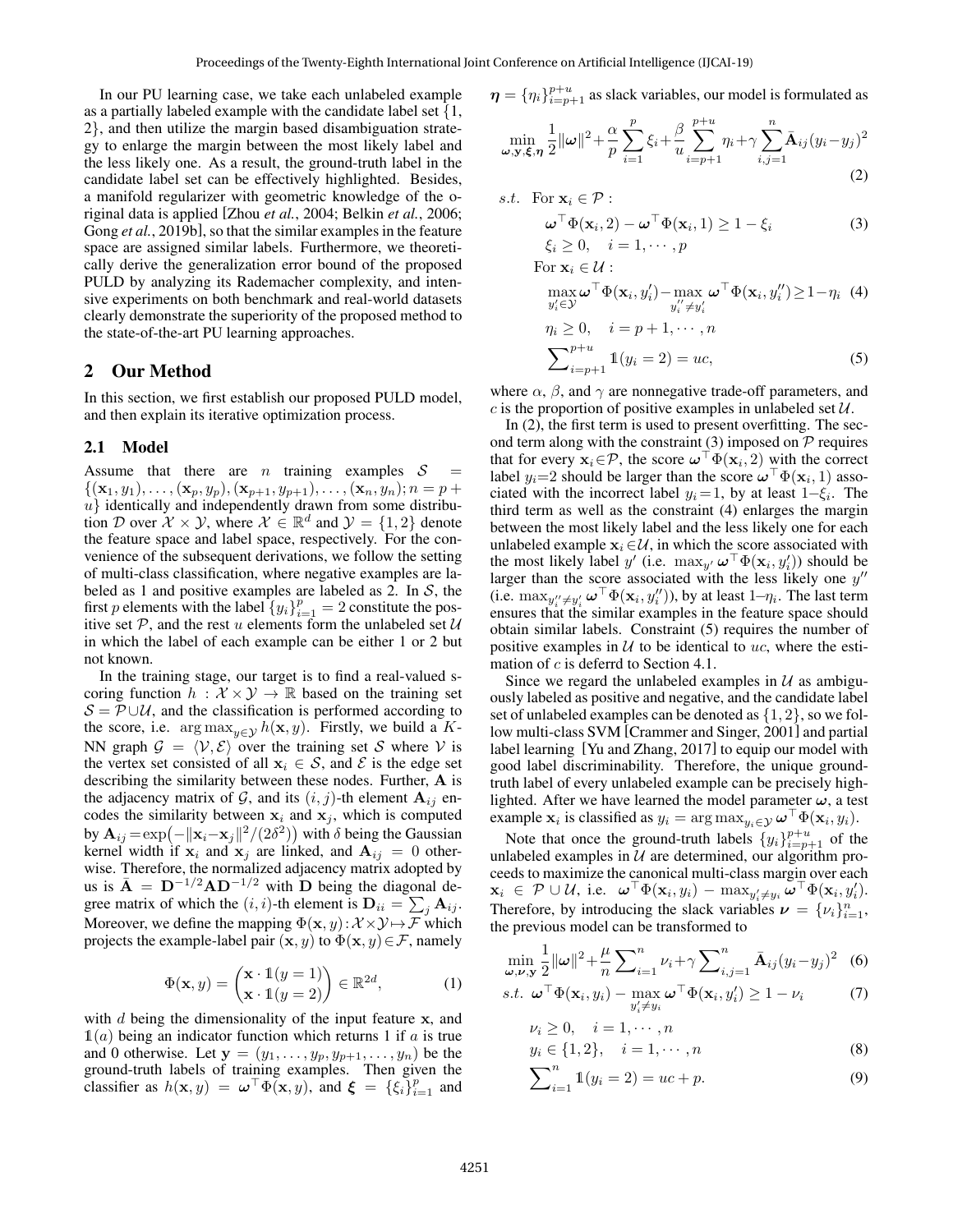In above model, the constraint (7) enforces the maximum margin between different label responses for each training example. In addition, the constraint (8) enforces that the ground-truth label  $y_i$  should take a value in the candidate label set  $\{1, 2\}$ .

Note that our model is different from the LapSVM [Belkin *et al.*, 2006] for semi-supervised learning, as LapSVM does not contain the label disambiguation regularizer as our PULD. Furthermore, if LapSVM is employed for PU learning, it will incorrectly classify all unlabeled examples to positive due to the absence of negative training data.

#### 2.2 Optimization

Since our model (6)-(9) involves mixed-type variables (i.e. integer variables y, and continuous variables  $\omega$  and  $\nu$ ), so its optimization is non-trivial. In this section, an alternating optimization procedure is devised to find the optimal solution.

Note that the variable y appears in both the second term and the third term of (6), so it is difficult to be updated all at once. Therefore, we adopt the variable splitting technique and introduce an auxiliary variable  $z = \{z_1, \ldots, z_n\}$ . As a result, our model (6)-(9) is transformed to

$$
\min_{\boldsymbol{\omega}, \boldsymbol{\nu}, \mathbf{y}, \mathbf{z}} \frac{1}{2} ||\boldsymbol{\omega}||^2 + \frac{\mu}{n} \sum_{i=1}^n \nu_i + \gamma \sum_{i,j=1}^n \bar{\mathbf{A}}_{ij} (z_i - z_j)^2 + \lambda \sum_{i=1}^n \mathbb{1} (y_i \neq z_i)
$$
\n
$$
\text{s.t. } \boldsymbol{\omega}^\top \Phi(\mathbf{x}_i, y_i) - \max_{y'_i \neq y_i} \boldsymbol{\omega}^\top \Phi(\mathbf{x}_i, y'_i) \geq 1 - \nu_i
$$
\n
$$
\nu_i \geq 0, \quad i = 1, \cdots, n
$$
\n
$$
y_i \in \{1, 2\}, \quad i = 1, \cdots, n
$$
\n
$$
\sum_{i=1}^n \mathbb{1} (y_i = 2) = uc + p,
$$

where the last term in (10) is to keep y and z to be consistent, and  $\lambda$  is a trade-off parameter. Now, we are going to solve the three subproblems associated with  $\omega$ , y, and z, respectively. **Update**  $\omega$ . By fixing y and z, the subproblem related to  $\omega$  is

$$
\min_{\omega,\nu} \frac{1}{2} ||\omega||^2 + \frac{\mu}{n} \sum_{i=1}^n \nu_i
$$
  
s.t.  $\omega^{\top} \Phi(\mathbf{x}_i, y_i) - \max_{y'_i \neq y_i} \omega^{\top} \Phi(\mathbf{x}_i, y'_i) \ge 1 - \nu_i$  (11)  
 $\nu_i \ge 0$   $i = 1, \dots, n$ .

Note that (11) coincides with the well-studied multi-class maximum margin formulation [Crammer and Singer, 2001]. Therefore, (11) can be readily solved by utilizing any off-theshelf implementation for multi-class SVM [Fan *et al.*, 2008]. **Update y.** By dropping the unrelated terms to  $y$  in (10), the subproblem regarding y is

$$
\min_{\mathbf{y}, \mathbf{\nu}} \frac{\mu}{n} \sum_{i=1}^{n} \nu_i + \lambda \sum_{i=1}^{n} \mathbb{1}(y_i \neq z_i)
$$
\ns.t. 
$$
\boldsymbol{\omega}^\top \Phi(\mathbf{x}_i, y_i) - \max_{y'_i \neq y_i} \boldsymbol{\omega}^\top \Phi(\mathbf{x}_i, y'_i) \geq 1 - \nu_i
$$
\n
$$
\nu_i \geq 0, \quad i = 1, \cdots, n
$$
\n
$$
y_i \in \{1, 2\}, \quad i = 1, \cdots, n
$$
\n
$$
\sum_{i=1}^{n} \mathbb{1}(y_i = 2) = uc + p.
$$
\n(12)

Let  $\zeta_i^{y_i} = \boldsymbol{\omega}^\top \Phi(\mathbf{x}_i, y_i) - \max_{y'_i \neq y_i} \boldsymbol{\omega}^\top \Phi(\mathbf{x}_i, y'_i)$ , then according to the first two constraints of (12), we have  $\nu_i$  =  $\max(0, 1 - \zeta_i^{y_i})$ , so the first term of the objective function in (12) can be written as

$$
\min_{\mathbf{y}} \frac{\mu}{n} \sum_{i=1}^{n} \max(0, 1 - \zeta_i^{y_i}).
$$
 (13)

Let  $Y = [Y_{ij}]_{n \times 2}$  be the binary-valued presentation of y, where  $Y_{ij} = 1$  indicates that the label of example  $x_i$  is j, and 0 otherwise. Similarly, we may define  $\mathbf{Z}=[Z_{ij}]_{n\times 2}$ . By further defining the *i*-th row of an  $n \times 2$  coefficient matrix **C** as:

$$
\mathbf{C}_{i \cdot} = \begin{cases} \left(M, \max(0, 1 - \zeta_i^2)\right) & \text{if } \mathbf{x}_i \in \mathcal{P},\\ \left(\max(0, 1 - \zeta_i^1), \max(0, 1 - \zeta_i^2)\right) & \text{if } \mathbf{x}_i \in \mathcal{U}, \end{cases}
$$
 (14)

where  $M$  is a user-specfied large number to keep the label of each positive example to be constant, we know that the formulation (13) can be transformed to

$$
\min_{\mathbf{Y}} \frac{\mu}{n} \sum_{i=1}^{n} \sum_{j=1}^{2} Y_{ij} \cdot C_{ij}.
$$
 (15)

Since  $Y$  and  $Z$  are both binary-valued, the second term of the objective function in (12) can be written as

$$
\min_{\mathbf{y}} \lambda \sum_{i=1}^{n} \mathbb{1}(y_i \neq z_i) \Leftrightarrow -\min_{\mathbf{Y}} \lambda \sum_{i=1}^{n} \sum_{j=1}^{2} Y_{ij} \cdot Z_{ij}.
$$
 (16)

By Combining  $(12)$ ,  $(13)$ ,  $(15)$ , and  $(16)$ , the subproblem related to  $Y$  (i.e. the binary-valued representation of y) can be finally transformed to

$$
\min_{\mathbf{Y}} \sum_{i=1}^{n} \sum_{j=1}^{2} Y_{ij} \cdot (\frac{\mu}{n} C_{ij} - \lambda Z_{ij})
$$
  
s.t. 
$$
\sum_{j=1}^{2} Y_{ij} = 1, \quad i = 1, \dots, n
$$

$$
\sum_{i=1}^{n} Y_{ij} = uc + p, \quad j \in \{1, 2\}
$$

$$
Y_{ij} \in \{0, 1\},
$$
\n(17)

where the first constraint  $\sum_{j=1}^{2} Y_{ij} = 1$  ensures that each training example has a unique ground-truth label and the second constraint  $\sum_{i=1}^{n} Y_{ij} = uc + p$  controls the amount of classified positive examples.

Note that (17) is a binary integer programming (BIP) problem. By relaxing  $Y_{ij} \in \{0, 1\}$  as  $Y_{ij} \in [0, 1]$ , it can be efficiently solved by employing standard Linear Programming (LP) solvers such as the simplex algorithm or the interior point algorithm [Boyd and Vandenberghe, 2004], where y can be computed based on  $y_i = \arg \max_j Y_{ij}$ . Update z. The subproblem regarding z is

$$
\min_{\mathbf{z}} \gamma \sum_{i,j=1}^{n} \bar{\mathbf{A}}_{ij} (z_i - z_j)^2 + \lambda \sum_{i=1}^{n} \mathbb{1}(y_i \neq z_i). \tag{18}
$$

Considering that the last term in (18) is usually difficult to optimize, here we replace the indicator function with a surrogate  $\ell_2$  norm term, therefore (18) can be converted to

$$
\min_{\mathbf{Z}} \gamma \sum_{i,j=1}^{n} \bar{\mathbf{A}}_{ij} \|\mathbf{Z}_i - \mathbf{Z}_j\|^2 + \lambda \sum_{i=1}^{n} \|\mathbf{Y}_i - \mathbf{Z}_i\|^2. (19)
$$

According to [Zhou *et al.*, 2004], the closed form solution of (19) can be expressed as

$$
\mathbf{Z} = \frac{\lambda/\gamma}{1 + \lambda/\gamma} (\mathbf{I} - \frac{1}{1 + \lambda/\gamma} \bar{\mathbf{A}})^{-1} \mathbf{Y}.
$$
 (20)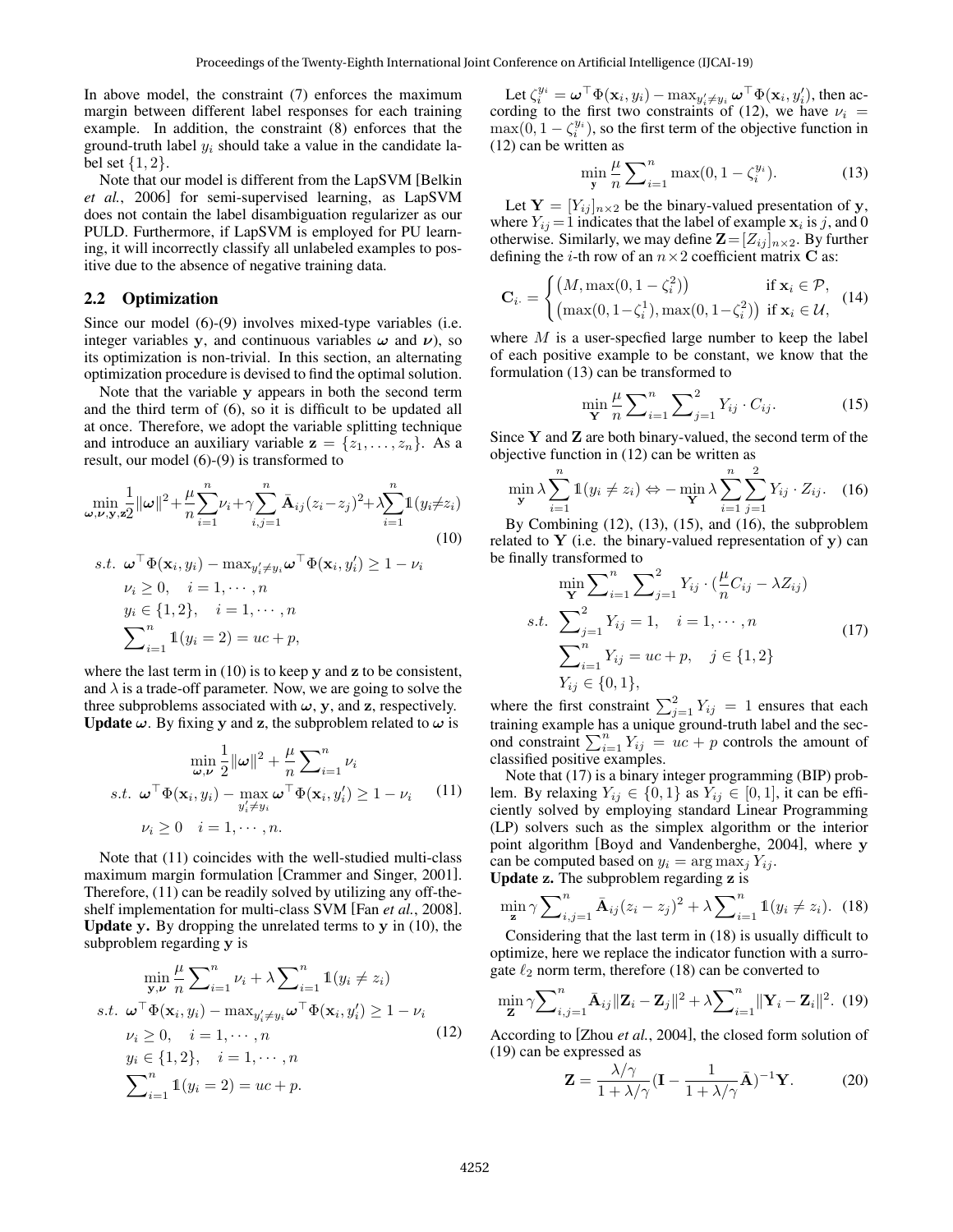#### Algorithm 1 The algorithm for solving PULD

- **Input:** positive set  $P$ , unlabeled set  $U$ ; trade-off parameters  $\mu$ ,  $\gamma$ , and  $\lambda$ ; stopping criteria  $\epsilon$ , *iter\_max*;
- 1: Initialize  $\omega = 0$ ,  $z = y = 0$ ;
- 2: Construct K-NN graph and compute  $\bar{A}$ ;
- 3: Initialize the coefficient matrix C, where  $\{C_i\}_{i=1}^p =$  $(0, 1)$  and  $\{C_i\}_{i=p+1}^{u+p} = (1/2, 1/2);$
- 4: Initialize the ground-truth label y via solving (17);
- 5: while not converge do
- 6:  $Obj_{old} = Obj;$
- 7: Update  $\omega$  via solving (11);
- 8: Update  $C$  via (14);
- 9: Update y via solving (17);
- 10: Update z via solving (19);
- 11: Compute the objective function value  $Obj$  via (10);
- 12:  $iter := iter + 1;$
- 13: Check the convergence conditions:

 $Obj - Obj_{old} < \epsilon$  or iter > iter\_max;

14: end while

**Output:** optimized classifier parameter  $\omega$ .

Therefore, we can get **z** according to  $z_i = \arg \max_j Z_{ij}$ .

The entire optimization procedure of our PULD is summarized in Algorithm 1, in which the alternating procedure is guaranteed to converge according to [Hong and Luo, 2017].

### 3 Theoretical Analysis

In this section, we study the generalizability of the proposed PULD algorithm. In our PU learning case, the hypothesis is defined on a scoring function  $h \in \mathcal{H} : \mathcal{X} \times \mathcal{Y} \to \mathbb{R}$  with  $\mathcal{H}$ denoting the hypothesis space. The label associated with the input x is the one resulting in the largest score  $h(x, y)$  when  $y \in \mathcal{Y}$ , which defines the mapping

$$
\mathbf{x} \mapsto \arg \max_{y \in \mathcal{Y}} h(\mathbf{x}, y), \tag{21}
$$

where  $h(\mathbf{x}, y) = \boldsymbol{\omega}^\top \Phi(\mathbf{x}, y)$ . We may define the margin loss on positive examples  $\rho_p(\mathbf{x}, y)$  and unlabeled examples  $\rho_u(\mathbf{x}, y)$  as

$$
\rho_p(\mathbf{x}, y) = h(\mathbf{x}, y) - \max_{y' \neq y} h(\mathbf{x}, y')
$$

and

$$
\rho_u(\mathbf{x}, y) = \max_{y' \in \mathcal{Y}} h(\mathbf{x}, y') - \max_{y'' \neq y'} h(\mathbf{x}, y'').
$$

To get the empirical margin loss for our PU learning case, we first introduce the following margin loss function [Gong *et al.*, 2019a]:

$$
\ell^{\rho} = \begin{cases}\n0 & \text{if } x > \rho, \\
1 - x/\rho & \text{if } 0 \le x \le \rho, \\
1 & \text{otherwise,} \n\end{cases}
$$
\n(24)

where  $\rho$  is the margin. Let  $\rho_{(p)} > 0$  and  $\rho_{(u)} > 0$  denote the margins for positive and unlabeled examples, respectively, then we may define the empirical margin loss as

$$
\hat{R}_{\rho}(h) = \frac{1}{p} \sum_{i=1}^{p} \ell^{\rho_{(p)}}(\rho_{p}(\mathbf{x}_{i}, y_{i})) + \frac{1}{u} \sum_{i=p+1}^{p+u} \ell^{\rho_{(u)}}(\rho_{u}(\mathbf{x}_{i}, y_{i})) .
$$
\n(25)

Let  $\hat{h}$  be any learned classifier output by PULD and  $R(\hat{h})$ be the corresponding expected loss, so our target is to upper bound the generalization error  $R(\hat{h}) - \hat{R}_{\rho}(\hat{h})$ .

**Theorem 1.** Assume that  $\forall x \in \mathcal{X}$ ,  $\Vert x \Vert \leq b$ . Let p and u *be the sizes of positive set and unlabeled set respectively,*  $\alpha$ *,*  $\beta$  *be the trade-off parameters in* (2), and  $\hat{h}$  *be the scoring function learned by the proposed algorithm. For any*  $\delta \geq 0$ , *with probability at least* 1 − δ*, we have*

$$
R(\hat{h}) - \hat{R}_{\rho}(\hat{h}) \le \frac{8b\sqrt{2(\alpha+\beta)}}{\rho_{(p)}\sqrt{p}} + \frac{8b\sqrt{2(\alpha+\beta)}}{\rho_{(u)}\sqrt{u}} + \sqrt{\frac{\ln(1/\delta)}{2n}}.
$$
\n(26)

Before proving this theorem, we first present some useful definitions and lemmas.

Definition 2. *(Rademacher complexity, [Bartlett and Mendelson, 2002]) Let*  $\sigma = {\sigma_1, \ldots, \sigma_n}$  *be a set of independent Rademacher variables which are uniformly sampled from*  $\{-1, 1\}$ *. Let*  $v_1, \ldots, v_n$  *be an independent distributed sample set and* F *be a function class. The Rademacher complexity is defined as:*

$$
\mathfrak{R}_n(\mathcal{F}) = \mathbb{E}_{\sigma} \left[ \sup_{f \in \mathcal{F}} \frac{1}{n} \sum_{i=1}^n \sigma_i f(v_i) \right]. \tag{27}
$$

Lemma 3. *(Generalization bound, [Bartlett and Mendelson, 2002])* Let F be a [0, 1]-valued function class on X and  $f \in \mathcal{F}$ *. Given*  $\mathbf{x}_1, \ldots, \mathbf{x}_n \in \mathcal{X}$  *are i.i.d. variables, then for any*  $\delta > 0$ *, with probability at least*  $1 - \delta$ *, we have* 

$$
\sup_{f \in \mathcal{F}} \left( \mathbb{E} f \left( \mathbf{x} \right) - \frac{1}{n} \sum_{i=1}^{n} f \left( \mathbf{x}_i \right) \right) \leq 2 \Re_n(\mathcal{F}) + \sqrt{\frac{\ln(1/\delta)}{2n}}.
$$
\n(28)

The Rademacher complexity appeared in (28) can be bounded by the following Lemma, which is

Lemma 4. *(Talagrand contraction Lemma, [Bartlett and Mendelson, 2002]) If*  $\mathcal{L} : \mathbb{R} \to \mathbb{R}$  *is Lipschitz continuous with constant* L *and satisfies*  $\mathcal{L}(0) = 0$ *, then* 

$$
\mathfrak{R}_n(\mathcal{L}\circ\mathcal{F})\leq L\mathfrak{R}_n(\mathcal{F}),\tag{29}
$$

where "∘" represents the composition of two functions. Now we present the formal proof for Theorem 1:

*Proof.* Let  $\mathcal{H}_1$  be the family of hypothesis mapping  $\mathcal{X} \times \mathcal{Y}$  to R defined by  $\mathcal{H}_1 = \{(\mathbf{x}, y) \mapsto \rho^h(\mathbf{x}, y) : h \in \mathcal{H}\}\)$ . By Lemma 3, with probability at least  $1 - \delta$ , for all  $h \in \mathcal{H}$ , we have

$$
\mathbb{E}\left[\ell\left(\rho^{h}\left(\mathbf{x}, y\right)\right)\right] \leq \hat{R}_{\rho}(h) + 2\mathfrak{R}_{p}(\ell^{\rho_{(p)}} \circ \mathcal{H}_{1}) + 2\mathfrak{R}_{u}(\ell^{\rho_{(u)}} \circ \mathcal{H}_{1}) + \sqrt{\frac{\ln(1/\delta)}{2n}}.
$$
\n(30)

Since  $1_{t\leq 0} \leq \ell(t)$  for all  $t \in \mathbb{R}$ , the expected error  $R(h)$  is the lower bound of  $\mathbb{E}\left[\ell\left(\rho^h\left(\mathbf{x}, y\right)\right)\right]$ , namely  $R(h) =$  $\mathbb{E}[1_{[h(\mathbf{x},y)-h(\mathbf{x},y')] \le 0}] \le \mathbb{E}\left[\ell(\rho^{\hat{h}}(\mathbf{x},y))\right],$  and thus we have

$$
R(h) \leq \hat{R}_{\rho}(h) + 2\mathfrak{R}_{p}(\ell^{\rho_{(p)}} \circ \mathcal{H}_{1}) + 2\mathfrak{R}_{u}(\ell^{\rho_{(u)}} \circ \mathcal{H}_{1}) + \sqrt{\frac{\ln(1/\delta)}{2n}},
$$
\n(31)

) (22)

 $(23)$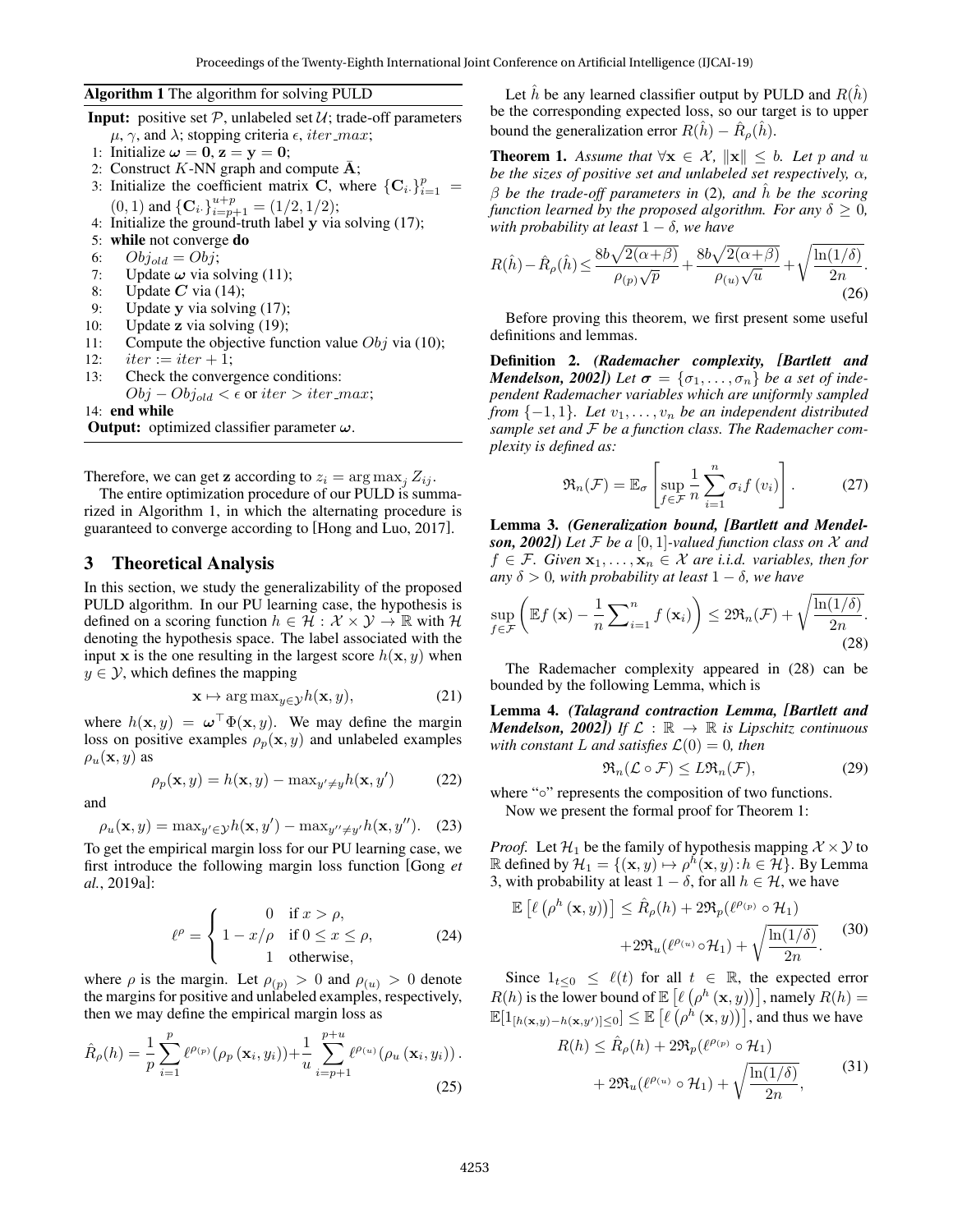where

$$
\mathfrak{R}_{p}(\ell^{\rho_{(p)}} \circ \mathcal{H}_{1}) = \mathbb{E}\left[\sup_{h \in \mathcal{H}} \frac{1}{p} \sum_{i=1}^{p} \sigma_{i} \ell^{\rho_{(p)}}\left(\rho_{p}\left(\mathbf{x}_{i}, y_{i}\right)\right)\right] (32)
$$

and

$$
\mathfrak{R}_{u}(\ell^{\rho_{(u)}} \circ \mathcal{H}_{1}) = \mathbb{E}\left[\sup_{h \in \mathcal{H}} \frac{1}{u} \sum_{i=p+1}^{p+u} \sigma_{i} \ell^{\rho_{(u)}}\left(\rho_{u}\left(\mathbf{x}_{i}, y_{i}\right)\right)\right].
$$
\n(33)

To upper bound the Rademacher complexities in (32) and (33), we first derive an upper bound for the classifiers in  $H$ . Due to the optimality of any classifier parameters  $\omega$ , we have

$$
\frac{1}{2} ||\boldsymbol{\omega}||^{2} + \frac{\alpha}{p} \sum_{i=1}^{p} \left(1 - \left(\boldsymbol{\omega}^{\top} \boldsymbol{\Phi}\left(\mathbf{x}_{i}, 2\right) - \boldsymbol{\omega}^{\top} \boldsymbol{\Phi}\left(\mathbf{x}_{i}, 1\right)\right)\right)_{+}
$$
\n
$$
+ \frac{\beta}{u} \sum_{i=p+1}^{p+u} \left(1 - \left(\max_{y'_{i}} \boldsymbol{\omega}^{\top} \boldsymbol{\Phi}\left(\mathbf{x}_{i}, y'_{i}\right) - \max_{y''_{i} \neq y'_{i}} \boldsymbol{\omega}^{\top} \boldsymbol{\Phi}\left(\mathbf{x}_{i}, y''_{i}\right)\right)\right)_{+}
$$
\n
$$
+ \gamma \sum_{i,j=1}^{n} \bar{\mathbf{A}}_{ij} \left(y_{i} - y_{j}\right)^{2} \leq \alpha + \beta, \tag{34}
$$

when  $\omega$  is set to 0. Since each term in (34) is nonnegative, we can get an upper bound for  $\|\omega\|^2$ , which implys that  $\|\omega\|^2 \leq$  $2\alpha + 2\beta$ .

Now we are going to bound  $\mathfrak{R}_p(\ell^{\rho_{(p)}} \circ \mathcal{H}_1)$  and  $\mathfrak{R}_u(\ell^{\rho_{(u)}} \circ \ell^{\rho_{(u)}})$  $\mathcal{H}_1$ ). Specially, since the function  $\ell(x)$  is  $1/\rho$ -Lipschitiz, by using Lemma 4, we have  $\Re_p(\ell^{\rho_{(p)}} \circ \mathcal{H}_1) \leq \Re_p(\mathcal{H}_1)/\rho_{(p)}$ and  $\Re_u(\ell^{\rho_{(u)}} \circ \mathcal{H}_1) \leq \Re_u(\mathcal{H}_1)/\rho_{(u)}$ . For any family of hypothesis mapping  $h : \mathcal{X} \times \mathcal{Y} \to \mathbb{R}$ , we define  $\Pi_1(\mathcal{H}) =$  $\{x \mapsto h(x, y) : y \in \mathcal{Y}, h \in \mathcal{H}\}.$  Based on the theorem 8.1 in [Mohri *et al.*, 2018], we can directly get the upper bounds for  $\mathfrak{R}_p(\mathcal{H}_1)$  and  $\mathfrak{R}_u(\mathcal{H}_1)$ , which are  $\mathfrak{R}_p(\mathcal{H}_1) \leq$  $4\Re_{p}(\Pi_{1}(\mathcal{H}))$  and  $\Re_{u}(\mathcal{H}_{1}) \leq 4\Re_{u}(\Pi_{1}(\mathcal{H}))$ . Next we are going to upper bound  $\mathfrak{R}_p(\Pi_1(\mathcal{H}))$  and  $\mathfrak{R}_u(\Pi_1(\mathcal{H}))$ . By noting that  $\mathbb{E}[\sigma_i \sigma_j] = 0$  for  $i \neq j$ , we have

$$
\mathfrak{R}_{p}(\Pi_{1}(\mathcal{H})) = \mathbb{E}\left[\sup_{y \in \mathcal{Y}} \frac{1}{p} \sum_{i=1}^{p} \sigma_{i} \omega^{\top} \Phi\left(\mathbf{x}_{i}, y\right)\right]
$$
\n
$$
\leq \frac{1}{p} \|\omega\| \mathbb{E} \sqrt{\sum_{i=1}^{p} \mathbb{E}\left[\|\mathbf{x}_{i}\|^{2}\right]} \leq \frac{b\sqrt{2\alpha + 2\beta}}{p},\tag{35}
$$

where the Inequality 1 holds because of the Jensen's Inequality and the concave property of the square-root function.

Similarly, we have

$$
\mathfrak{R}_u(\Pi_1(\mathcal{H})) \le \frac{b\sqrt{2\alpha + 2\beta}}{u}.\tag{36}
$$

By combining the formulation (31) and the upper bound for (32) and (33), it is easy to get that for any learned classifier  $\hat{h}$ , with probability at least  $1 - \delta$ , we have

$$
R(\hat{h}) - \hat{R}_{\rho}(\hat{h}) \le \frac{8b\sqrt{2(\alpha+\beta)}}{\rho_{(p)}\sqrt{p}} + \frac{8b\sqrt{2(\alpha+\beta)}}{\rho_{(u)}\sqrt{u}} + \sqrt{\frac{\ln(1/\delta)}{2n}},
$$
\n(37)

which concludes the proof of Theorem 1.

Theorem 1 shows that by either increasing the sample size of positive or unlabeled data, the generalization error bound of PULD decreases, which justifies the usefulness of positive and unlabeled data in PU learning. This also guarantees the generalization ability of the proposed learning algorithm.

#### 4 Experiments

To demonstrate the superiority of our proposed PULD to the existing PU methods, we perform intensive experiments on both benchmark and real-world datasets in this section.

#### 4.1 Benchmark Datasets

In this section, we compare our PULD with state-ofthe-art PU learning algorithms such as Weighted SVM (WSVM) [Elkan and Noto, 2008], Unbiased PU risk [Du Plessis *et al.*, 2015], Non-Negative PU risk (NNPU) [Kiryo *et al.*, 2017], and Loss Decomposition and Centroid Estimation (LDCE) [Shi *et al.*, 2018] on Open $ML<sup>1</sup>$  benchmark datasets. Specifically, five binary datasets are adopted for algorithm evaluation including *vote*, *diabetes*, *wdbc*, *fri*, and *phishing*, and their configurations are listed in Table 1.

For each dataset, we randomly choose  $r = 20\%, 30\%,$ and 40% positive examples as well as all negative examples as unlabeled and leave the rest positive examples as labeled. Under each r, we conduct five-fold cross validation on every compared method and report the average accuracy over the five independent implementations. Note that all data features have been normalized in advance, and the selected positive examples and the dataset splits are kept identical for all compared methods. In our experiments, the proportion of positive examples in unlabeled set  $c$  is assumed to be known during training for all the compared methods, which is also assumed by the existing PU learning works such as [Du Plessis *et al.*, 2015; Kiryo *et al.*, 2017; Shi *et al.*, 2018]. Practically, it can be efficiently estimated by the methods such as [Liu and Tao, 2016; Christoffel *et al.*, 2016]. The parameters of every algorithm have been carefully tuned on the validation set to achieve the best performance. To be specific, the parameter  $\beta$  of NNPU is tuned to the default value 0 on all benchmark datasets. For LDCE, we choose regularization parameter  $\lambda$  from  $\{2^{-4}, \ldots, 2^{4}\}$  and  $\beta$  from  $\{0.1, 0.2, \ldots, 0.9\}$  according to [Shi *et al.*, 2018]. Moreover, for the proposed PULD, K is chosen from the candidate set  $\{6, 8, 10, 12, 14\}$ ,  $\delta$  is chosen from  $\{10^{-2}, \ldots, 10^{1}\}$ , and the trade-off parameters  $\mu$ ,  $\gamma$ , and  $\lambda$  in (10) are turned by searching the grid  $\{10^{-4}, \ldots, 10^{1}\}.$ Furthermore, we also adopt the *t*-test with significance level 0.05 to investigate whether our PULD is significantly better than other baselines.

The test accuracies of all methods on the five benchmark datasets are reported in Table 1. We can find that PULD generally achieves the best classification accuracy compared with the baselines. Besides, the accuracies obtained by PULD on the five datasets are all above 75%, which suggests that PULD generates very impressive classification results although it is trained without negative data.

#### 4.2 Real-world Datasets

Here we investigate the performance of WSVM, UPU, N-NPU, LDCE, and PULD on the practical image classification task, and *CIFAR-10* [Krizhevsky and Hinton, 2009] and *SVH-N* [Netzer *et al.*, 2011] datasets are chosen to test their performance. *CIFAR-10* consists of 60000 32×32 natural im-

 $\Box$ 

<sup>1</sup> https://www.openml.org/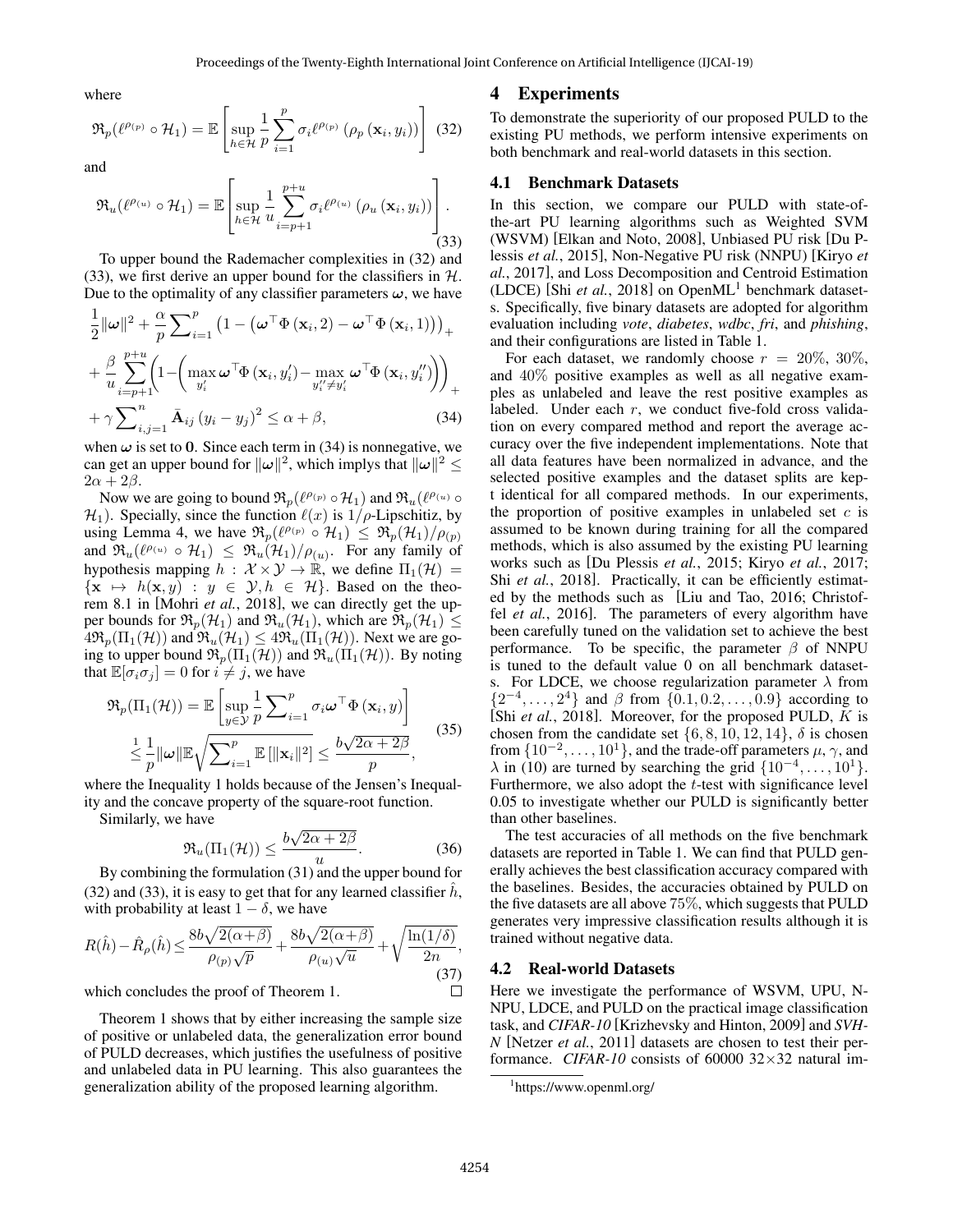Proceedings of the Twenty-Eighth International Joint Conference on Artificial Intelligence (IJCAI-19)

| Dataset  | (n,d)      | $\boldsymbol{r}$  | <b>WSVM</b>                                                                                  | UPU                                                                                        | <b>NNPU</b>                                                                                  | <b>LDCE</b>                                                                                  | <b>PULD</b>                                                 |
|----------|------------|-------------------|----------------------------------------------------------------------------------------------|--------------------------------------------------------------------------------------------|----------------------------------------------------------------------------------------------|----------------------------------------------------------------------------------------------|-------------------------------------------------------------|
| vote     | (435,16)   | 0.2<br>0.3<br>0.4 | $0.961 \pm 0.017$<br>$0.941 \pm 0.020$<br>$0.918 \pm 0.044$                                  | $0.943 \pm 0.014$<br>$0.905 \pm 0.022 \sqrt{ }$<br>$0.911 \pm 0.012$ $\sqrt{ }$            | $0.868 \pm 0.032$ $\sqrt{ }$<br>$0.900 \pm 0.009$ $\sqrt{ }$<br>$0.891 \pm 0.033$ $\sqrt{ }$ | $0.902 \pm 0.013 \sqrt{ }$<br>$0.892 \pm 0.010 \sqrt{ }$<br>$0.907 \pm 0.032$ $\sqrt{ }$     | $0.959 \pm 0.019$<br>$0.955 \pm 0.014$<br>$0.948 \pm 0.023$ |
| wdbc     | (569,30)   | 0.2<br>0.3<br>0.4 | $0.943 \pm 0.020$<br>$0.939 \pm 0.018$ $\sqrt{ }$<br>$0.911 \pm 0.010 \sqrt{ }$              | $0.899 \pm 0.023$ $\sqrt{ }$<br>0.911±0.036 $\sqrt{ }$<br>$0.911 \pm 0.019$ $\sqrt{ }$     | $0.877 \pm 0.026 \sqrt{ }$<br>0.933±0.016 $\sqrt$<br>$0.939 \pm 0.010 \sqrt{ }$              | $0.954 \pm 0.015$<br>$0.950 \pm 0.014 \sqrt{ }$<br>$0.925 \pm 0.005 \sqrt{ }$                | $0.963 + 0.021$<br>$0.974 \pm 0.006$<br>$0.967 \pm 0.011$   |
| diabetes | (768, 8)   | 0.2<br>0.3<br>0.4 | $0.751 \pm 0.040$<br>$0.714 \pm 0.017$ $\sqrt{ }$<br>$0.730 \pm 0.035$ $\sqrt{ }$            | $0.651 \pm 0.003 \sqrt{ }$<br>$0.686 \pm 0.031$ $\sqrt{ }$<br>$0.697 \pm 0.037$ $\sqrt{ }$ | $0.730 \pm 0.014$ $\sqrt{ }$<br>$0.714 \pm 0.036$ $\sqrt{ }$<br>$0.651 \pm 0.003$ $\sqrt{ }$ | $0.749 \pm 0.020 \sqrt{ }$<br>$0.751 \pm 0.017$ $\sqrt{ }$<br>$0.734 \pm 0.019$ $\sqrt{ }$   | $0.787 \pm 0.039$<br>$0.791 \pm 0.027$<br>$0.781 \pm 0.040$ |
| fri      | (1000, 25) | 0.2<br>0.3<br>0.4 | $0.675 \pm 0.015$ $\sqrt{ }$<br>$0.657 \pm 0.026$ $\sqrt{ }$<br>$0.630 \pm 0.025$ $\sqrt{ }$ | $0.563 \pm 0.002 \sqrt{ }$<br>$0.579 \pm 0.021$ $\sqrt{ }$<br>$0.571 \pm 0.020 \sqrt{ }$   | $0.732 \pm 0.013$ $\sqrt{ }$<br>$0.720 \pm 0.011$ $\sqrt{ }$<br>$0.720 \pm 0.011$ $\sqrt{ }$ | $0.521 \pm 0.008$ $\sqrt{ }$<br>$0.498 \pm 0.034$ $\sqrt{ }$<br>$0.485 \pm 0.025$ $\sqrt{ }$ | $0.779 \pm 0.006$<br>$0.773 \pm 0.012$<br>$0.757 \pm 0.029$ |
| phishing | (11055,68) | 0.2<br>0.3<br>0.4 | $0.928 \pm 0.002 \sqrt{ }$<br>$0.928 \pm 0.006 \sqrt{ }$<br>0.919 $\pm$ 0.004 $\sqrt$        | $0.872 \pm 0.004 \sqrt{ }$<br>$0.897 \pm 0.007 \sqrt{ }$<br>$0.907 \pm 0.010 \sqrt{ }$     | $0.904 \pm 0.005$ $\sqrt{ }$<br>$0.921 \pm 0.004$ $\sqrt{ }$<br>$0.927 \pm 0.008$            | $0.901 \pm 0.005$ $\sqrt{ }$<br>$0.792 \pm 0.006$ $\sqrt{ }$<br>$0.796 \pm 0.011$ $\sqrt{ }$ | $0.939\pm0.005$<br>$0.941 \pm 0.006$<br>$0.931 \pm 0.007$   |

Table 1: The accuracies of various methods on five OpenML benchmark datasets when  $r = 20\%$ , 30%, and 40%. The best record under each The resolution of the accuracies of various methods on live OpenNL benchmark datasets when  $r = 20\%$ , 30%, and 40%. The r is marked in **bold.** " $\sqrt{ }$ " indicates that PULD is significantly better than the corresponding me

| Dataset     |                                | r WSVM UPU NNPU LDCE PULD |                         |                         |                         |                         |
|-------------|--------------------------------|---------------------------|-------------------------|-------------------------|-------------------------|-------------------------|
| $CIFAR-10$  | $0.2^{\circ}$<br>0.3<br>0.4    | 0.829<br>0.820<br>0.787   | 0.810<br>0.836 0.748    | 0.749 0.752<br>0.771    | 0.772<br>0.761<br>0.701 | 0.834<br>0.861<br>0.860 |
| <b>SVHN</b> | 0.2 <sub>1</sub><br>0.3<br>0.4 | 0.794<br>0.786<br>0.776   | 0.728<br>0.769<br>0.790 | 0.779<br>0.810<br>0.828 | 0.785<br>0.776<br>0.748 | 0.851<br>0.852<br>0.850 |

Table 2: The test accuracies on the adopted real-world datasets and the best record under each  $r$  is marked in **bold**.

ages in 10 classes with each class containing 6000 images. We choose the images of 'airplane', 'auto mobile', 'ship', and 'truck' as negative, and regard the images of 'bird', 'cat', 'deer', 'dog', 'frog', and 'horse' as positive. Therefore, there are 24000 positive examples and 36000 negative examples. *SVHN* contains 99289 32×32 digit images belonging to 10 classes, i.e. the digits '0'-'9', where the negative set is formed by the digit images '1'-'5', and the rest digit images compose the positive set. As a result, we get 34699 positive examples and 64590 negative examples.

In our experiment, we extract the 512-dimensional GIST features for each image. Similar to the above experiments, for each image dataset, the situations of  $r = 20\%, 30\%,$  and 40% are particularly studied. Note that the training set and the test set are split in advance with 50000 training examples and 10000 test examples for *CIFAR-10*, and 73257 training examples and 26032 test examples for *SVHN*. The test accuracies achieved by the compared methods on the two datasets are presented in Table 2, where we can clearly see that our PULD achieves the highest classification accuracy among all comparators on both *CIFAR-10* and *SVHN*. Therefore, the proposed PULD is effective in handling real-world data.

## 4.3 Parametric Sensitivity

The model (10) of our PULD contains three trade-off parameters  $\mu$ ,  $\gamma$ , and  $\lambda$ . Therefore, this section examines the parametric sensitivity of our model to them. The two real-world datasets *CIFAR-10* and *SVHN* are adopted here. Figure 1



Figure 1: The parametric sensitivity of (a)  $\mu$ , (b)  $\gamma$ , and (c)  $\lambda$  of our PULD on *CIFAR-10* and *SVHN* datasets.

shows the test accuracies of our method on these two datasets when  $r = 20\%$ . We change  $\mu$  from  $10^{-3}$  to  $10^0$ , and  $\gamma$  and  $\lambda$ from  $10^{-4}$  to  $10^{-1}$ . From Figure 1, we observe that the three parameters have very slight effect on the accuracy, therefore they can be easily tuned for practical implementations.

# 5 Conclusion

This paper proposed a novel PU learning algorithm named "Positive and Unlabeled learning with Label Disambiguation" (PULD). Specifically, we convert PU learning to a partial label learning problem, and use the disambiguation technique to efficiently identify the ground-truth labels. The proposed model can be easily solved via an alternative optimization process, and its generalization bound has also been theoretically proved. The experimental results on both benchmark and real-world datasets clearly show that PULD is superior to the state-of-the-art PU methods.

# Acknowledgments

This research is supported by NSF of China (Nos: 61602246, U1713208), NSF of Jiangsu Province (No: BK20171430), the Fundamental Research Funds for the Central Universities (No: 30918011319), the Summit of the Six Top Talents Program (No: DZXX-027), the Innovative and Entrepreneurial Doctor Program of Jiangsu Province, the Young Elite Scientists Sponsorship Program by Jiangsu Province, the Young Elite Scientists Sponsorship Program by CAST (No: 2018QNRC001), the Australian Research Council Projects (Nos: DP-180103424, DE-1901014738), and Program for Changjiang Scholars.